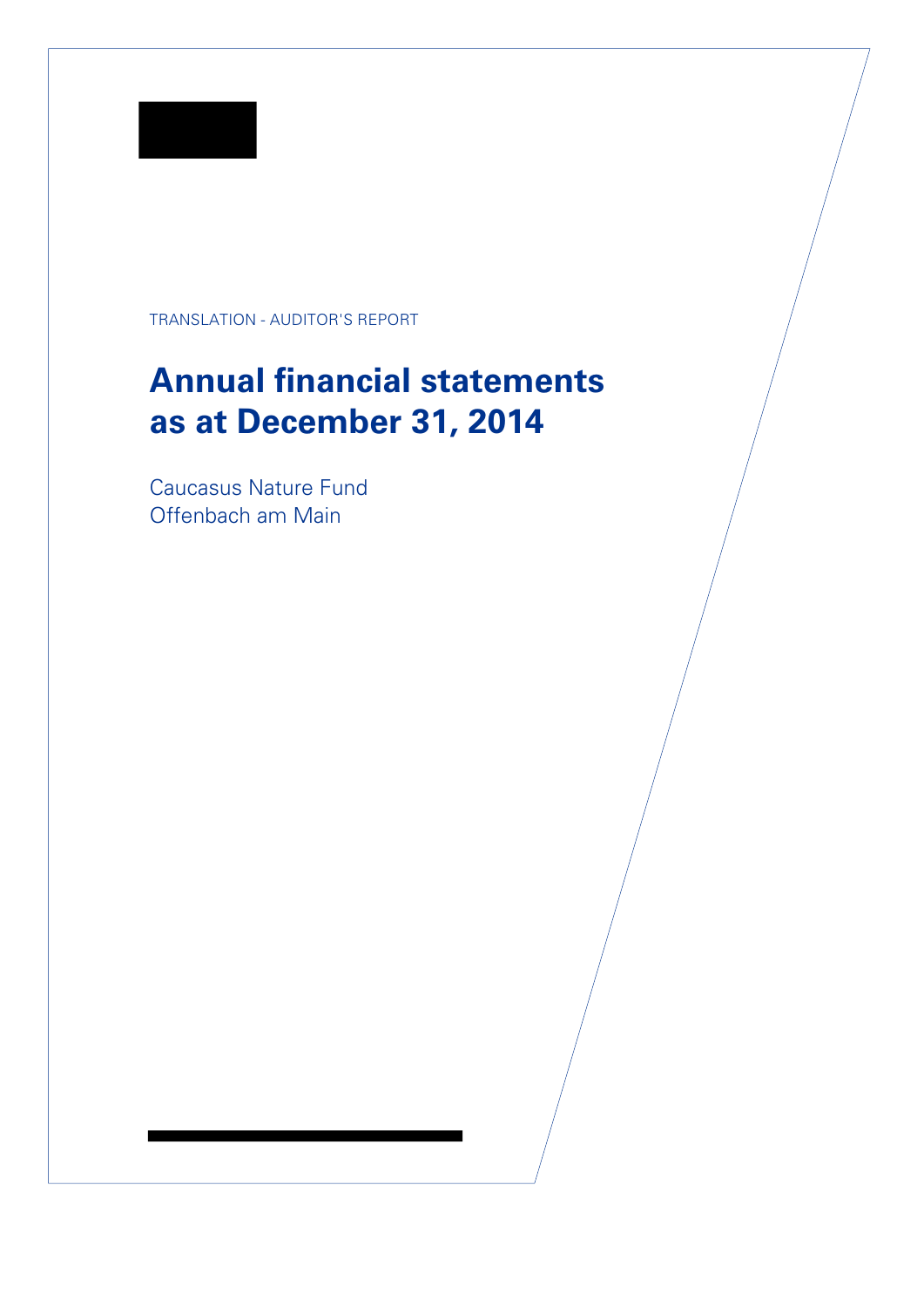### Balance sheet as of December 31, 2014

A s s e t s

|                                     | Dec. 31, 2014<br><b>EUR</b> | Dec. 31, 2013<br><b>EUR</b> |
|-------------------------------------|-----------------------------|-----------------------------|
| A. Fixed assets                     |                             |                             |
| Property, plant and equipment<br>Ι. |                             |                             |
| Office machinery and Equipment      | 28,532.25                   | 9,701.21                    |
| II. Financial assets                |                             |                             |
| Securities held as investments      | 19,243,861.44               | 15,407,990.38               |
|                                     | 19,272,393.69               | 15,417,691.59               |
| <b>B.</b> Current assets            |                             |                             |
| Other assets                        | 581,895.08                  | 375,431.97                  |
| II. Cash on hand, cash in banks     | 6,215,801.57                | 8,925,528.58                |
|                                     | 6,797,696.65                | 9,300,960.55                |
| C. Prepayments and accrued income   | 1,154.10                    | 981.00                      |

|  | 26,071,244.44 | 24,719,633.14 |
|--|---------------|---------------|
|  |               |               |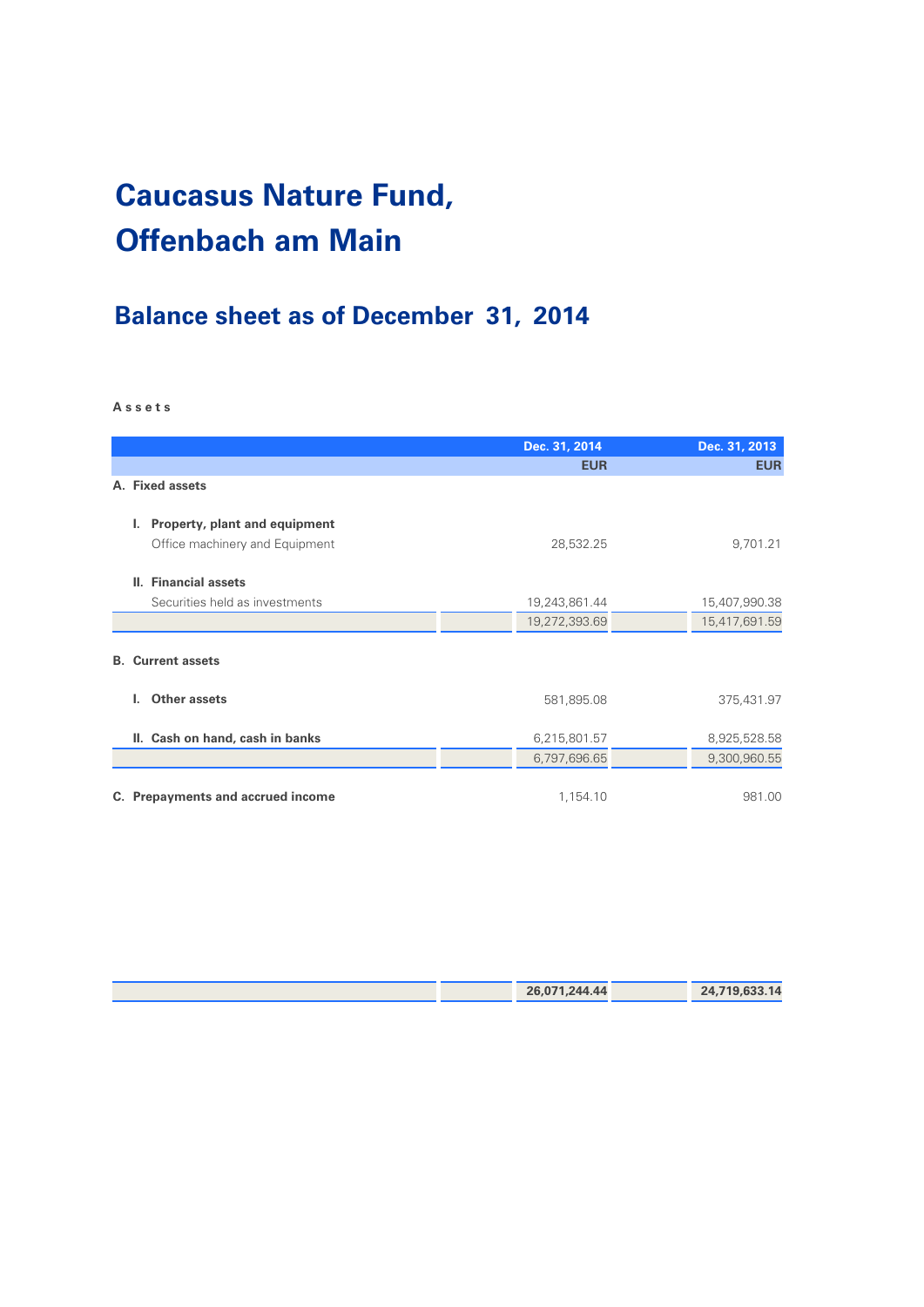#### Equity & liabilities

|                                                            | Dec. 31, 2014 |                          |               | Dec. 31, 2013 |  |
|------------------------------------------------------------|---------------|--------------------------|---------------|---------------|--|
|                                                            | <b>EUR</b>    | <b>EUR</b>               | <b>EUR</b>    | <b>EUR</b>    |  |
| A. Equity                                                  |               |                          |               |               |  |
|                                                            |               |                          |               |               |  |
| <b>Foundation capital</b>                                  |               |                          |               |               |  |
| 1. Original capital                                        | 7,728,100.00  |                          | 7,728,100.00  |               |  |
| 2. Additional endowments                                   | 5,393,917.91  |                          | 3,393,917.91  |               |  |
| 3. Net capital gains                                       |               | 386,045.86 13,508,063.77 | 386,045.86    | 11,508,063.77 |  |
| II. Reserves                                               |               |                          |               |               |  |
| 1. Unappropriated reserve pursuant to Section 62 (1) no. 3 |               |                          |               |               |  |
| of the German Tax Code (AO)                                | 895,122.85    |                          | 702,116.04    |               |  |
| 2. Reserve pursuant to Section 62 (3) no. 2 AO             | 10,914,969.15 |                          | 11,655,059.72 |               |  |
| 3. Savings reserve pursuant to Section 62 (4) AO           |               | 233,432.75 12,043,524.75 | 233,432.75    | 12,590,608.51 |  |
| III. Funds carried forward                                 |               | 0.00                     |               | 4,693.92      |  |
|                                                            |               | 25,551,588.52            |               | 24,103,366.20 |  |
|                                                            |               |                          |               |               |  |
| <b>B. Provisions</b>                                       |               |                          |               |               |  |
| Other provisions                                           |               | 102,234.86               |               | 67,391.04     |  |
| <b>C.</b> Liabilities                                      |               |                          |               |               |  |
| 1. Liabilities arising from                                |               |                          |               |               |  |
| donations with repayment obligations                       | 389,165.92    |                          |               | 514,581.22    |  |
| 2. Liabilities to banks                                    | 1,638.60      |                          |               | 0.00          |  |
| 3. Trade payables                                          | 3,824.06      |                          |               | 9,384.08      |  |
| 4. Other liabilities                                       | 22,792.48     |                          |               | 24,910.60     |  |
|                                                            |               | 417,421.06               |               | 548,875.90    |  |
|                                                            |               | 26,071,244.44            |               | 24,719,633.14 |  |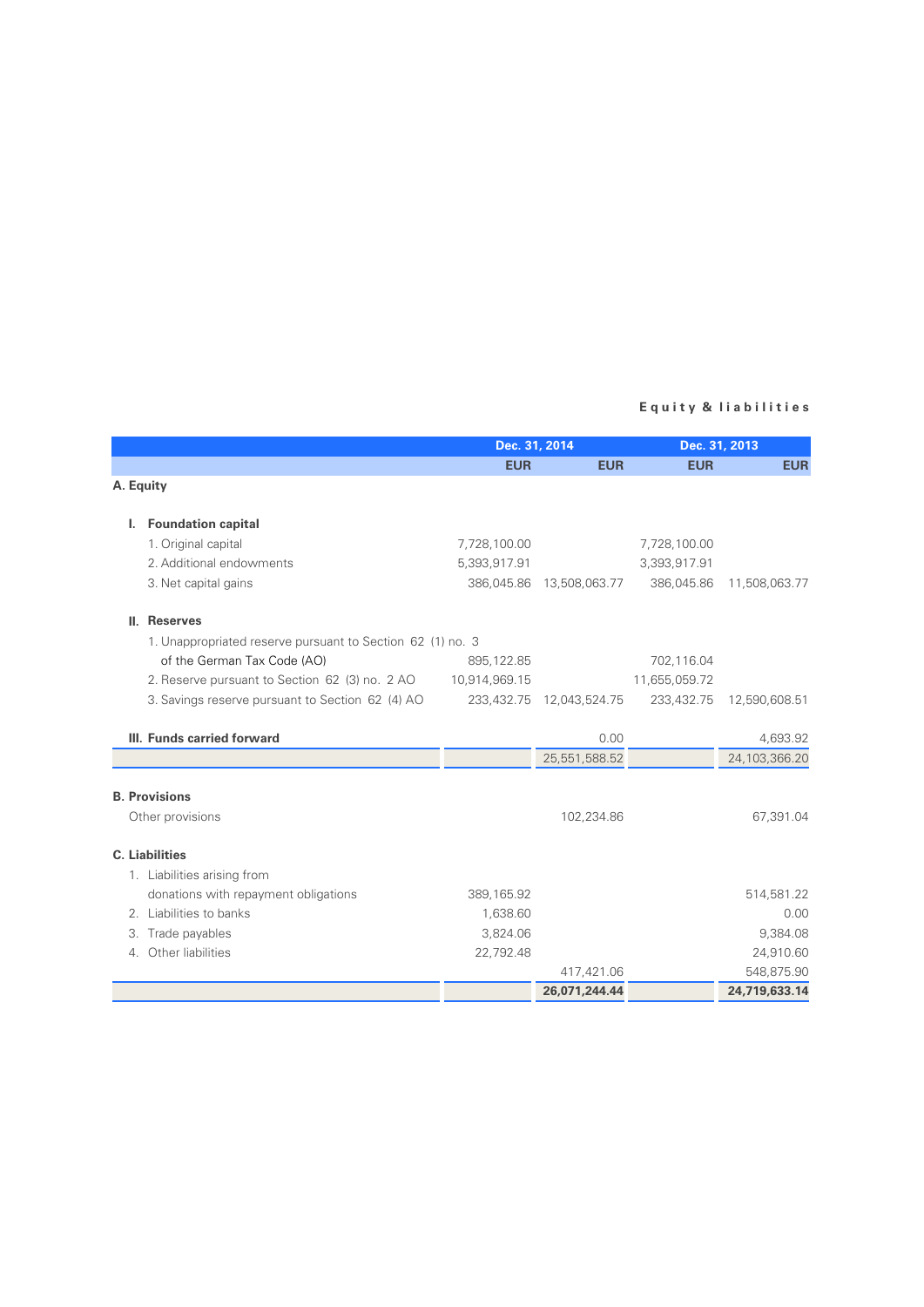## Income statement for the period from January 1 to December 31, 2014

| 1. Investment income and other revenue                                    |
|---------------------------------------------------------------------------|
| a) Investment income                                                      |
| aa) Dividend income                                                       |
| ab) Interest and similar income                                           |
| ac) Realized capital gains                                                |
| ad) Other investment income                                               |
| b) Investment-related expenses                                            |
| Net investment income                                                     |
| c) Income from grants and subsidies                                       |
| Net revenue                                                               |
| 2. Grants and other expenses                                              |
| a) Grants and project expenses                                            |
| aa) Grants                                                                |
| ab) Project development and technical services                            |
| ac) Project management                                                    |
| b) Administrative and similar expenses                                    |
| ba) Administrative expenses                                               |
| bb) Fundraising and communication expenses                                |
| bc) Other operating expenses                                              |
| Total project and other expenses                                          |
| 3. Net loss for the year (PY: net income)                                 |
| 4. Transfers from reserves pursuant to Section 62 (3) no. 2 AO            |
| 5. Transfers to net capital gains                                         |
| 6. Transfer to unappropriated reserve pursuant to Section 62 (1) no. 3 AO |
| 7. Funds carried forward from prior year                                  |
| 8. Funds carried forward                                                  |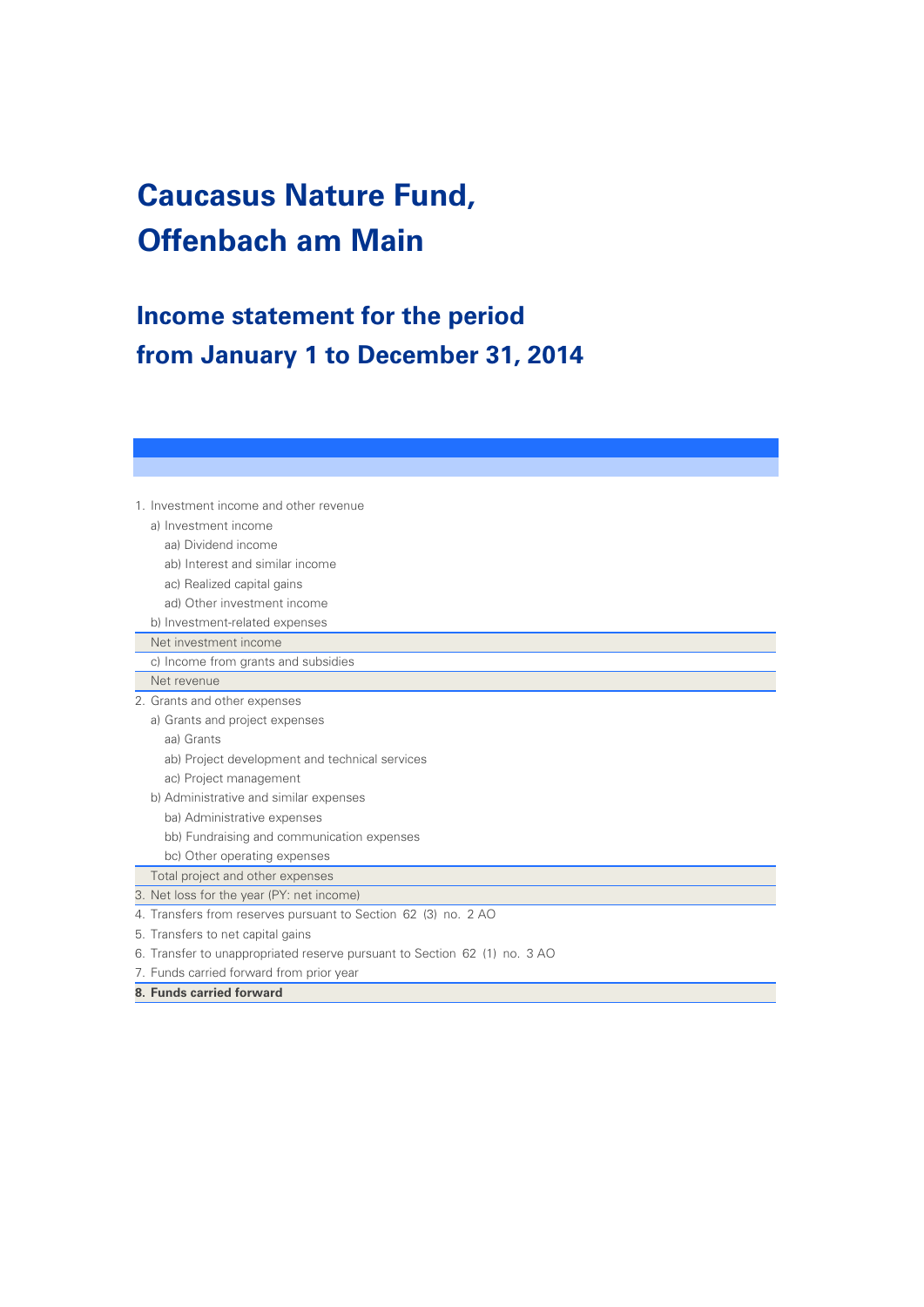|               | 2014            | 2013          |                   |
|---------------|-----------------|---------------|-------------------|
| <b>EUR</b>    | <b>EUR</b>      | <b>EUR</b>    | <b>EUR</b>        |
|               |                 |               |                   |
|               |                 |               |                   |
|               |                 |               |                   |
| 72,635.11     |                 | 21,070.26     |                   |
| 601,743.78    |                 | 520,725.29    |                   |
| 66,410.84     |                 | 231,424.75    |                   |
| 10,224.80     | 751,014.53      | 174.65        | 773,394.95        |
|               | $-135,047.92$   |               | $-101,086.07$     |
|               | 615,966.61      |               | 672,308.88        |
|               | 338,448.04      |               | 558,526.76        |
|               | 954,414.65      |               | 1,230,835.64      |
|               |                 |               |                   |
|               |                 |               |                   |
| $-988,404.64$ |                 | -701,078.88   |                   |
| $-109,385.72$ |                 | $-124,395.64$ |                   |
| $-99,993.75$  | $-1,197,784.11$ | $-58,554.35$  | $-884,028.87$     |
|               |                 |               |                   |
| $-214,791.75$ |                 | $-166,826.18$ |                   |
| $-92,973.85$  |                 | $-72,824.41$  |                   |
| $-642.62$     | $-308,408.22$   | $-29,909.13$  | $-269,559.72$     |
|               | $-1,506,192.33$ |               | $-1, 153, 588.59$ |
|               | $-551,777.68$   |               | 77,247.05         |
|               | 740,090.57      |               | 333,844.50        |
|               | 0.00            |               | $-231,599.40$     |
|               | $-193,006.81$   |               | $-174,798.23$     |
|               | 4,693.92        |               | 0.00              |
|               | 0.00            |               | 4,693.92          |
|               |                 |               |                   |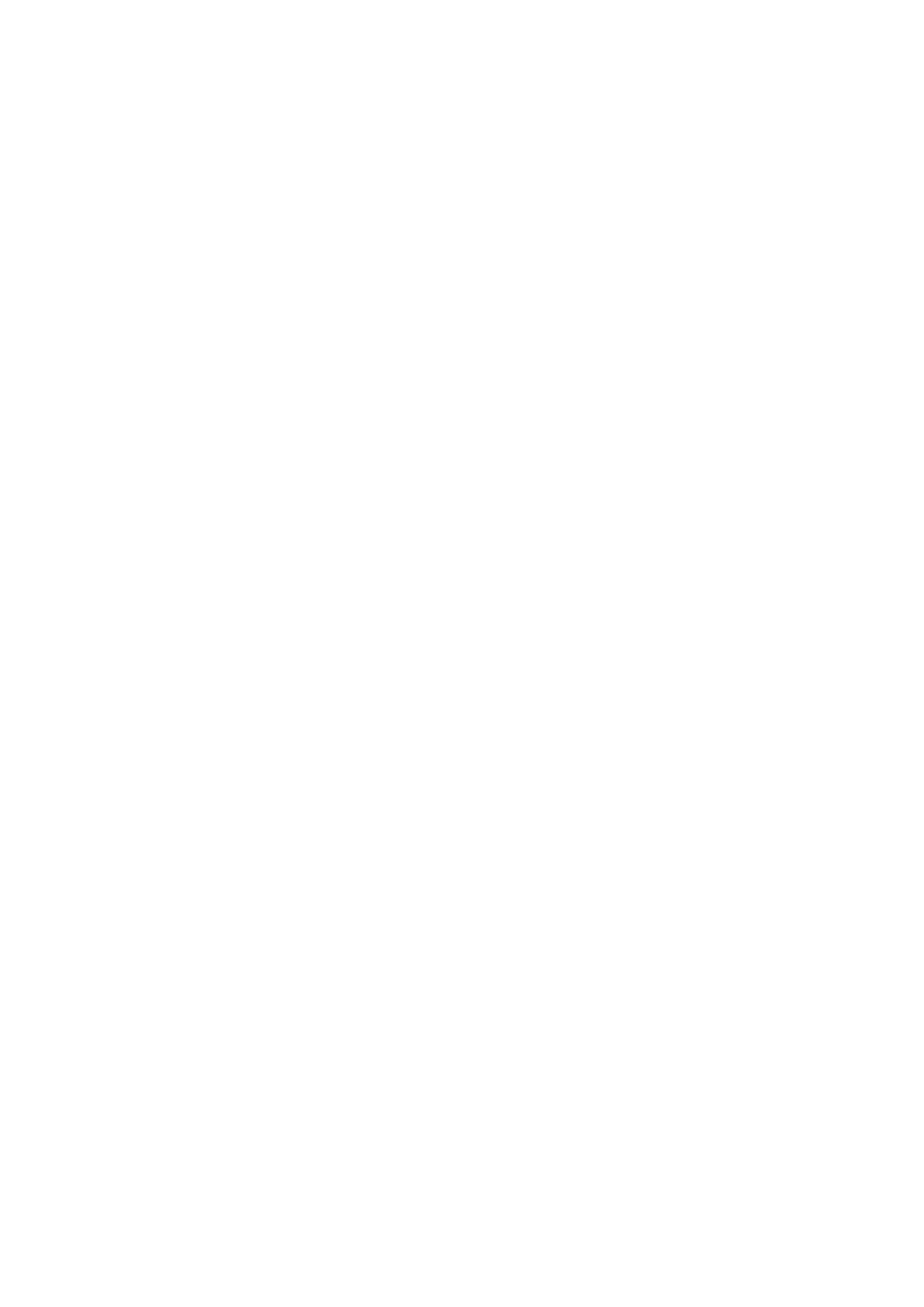# Notes to the financial statements for the 2014 financial year

### General disclosures and notes concerning the annual financial statements

The Caucasus Nature Fund was established as a civil law foundation under the name of Caucasus Protected Areas Fund by means of an act of foundation of June 1, 2007. It was recognized by the government president on June 25, 2007. The financial statements for the year ended December 31, 2014 were prepared in accordance with the rules of procedure of the Foundation and the provisions of the German Commercial Code [HGB] for large corporations (Sections 264 et seqq. HGB) with the exception that preparation of a management report was dispensed with.

The breakdown of items in the balance sheet and income statement took account of the distinctive features arising from the activities of the Foundation. In this connection, reference is made to the amendment of the German Tax Code [AO] in the course of which particular contents were summarized in new paragraphs. From January 1, 2014, Section 58 no. 7a AO is replaced by Section 62 (1) no. 3 AO, Section 58 no.11b AO by Section 62 (3) no. 2 AO and Section 58 no. 12 AO by Section 62 (4) AO.

The income statement was prepared on the basis of the cost of sales method pursuant to Section 275 (3) HGB taking into consideration the legal characteristics of foundations.

### Accounting policies

The accounting policies remained unchanged from the prior year.

Property, plant and equipment and financial assets are measured at cost in accordance with Section 255 (1) HGB. Property, plant and equipment is depreciated using rates based on the useful life recognized for tax purposes under the straight-line method. Financial assets are written down to the lower of cost or fair value in the event of anticipated permanent impairment.

Receivables and other assets as well as cash at banks are stated at nominal value.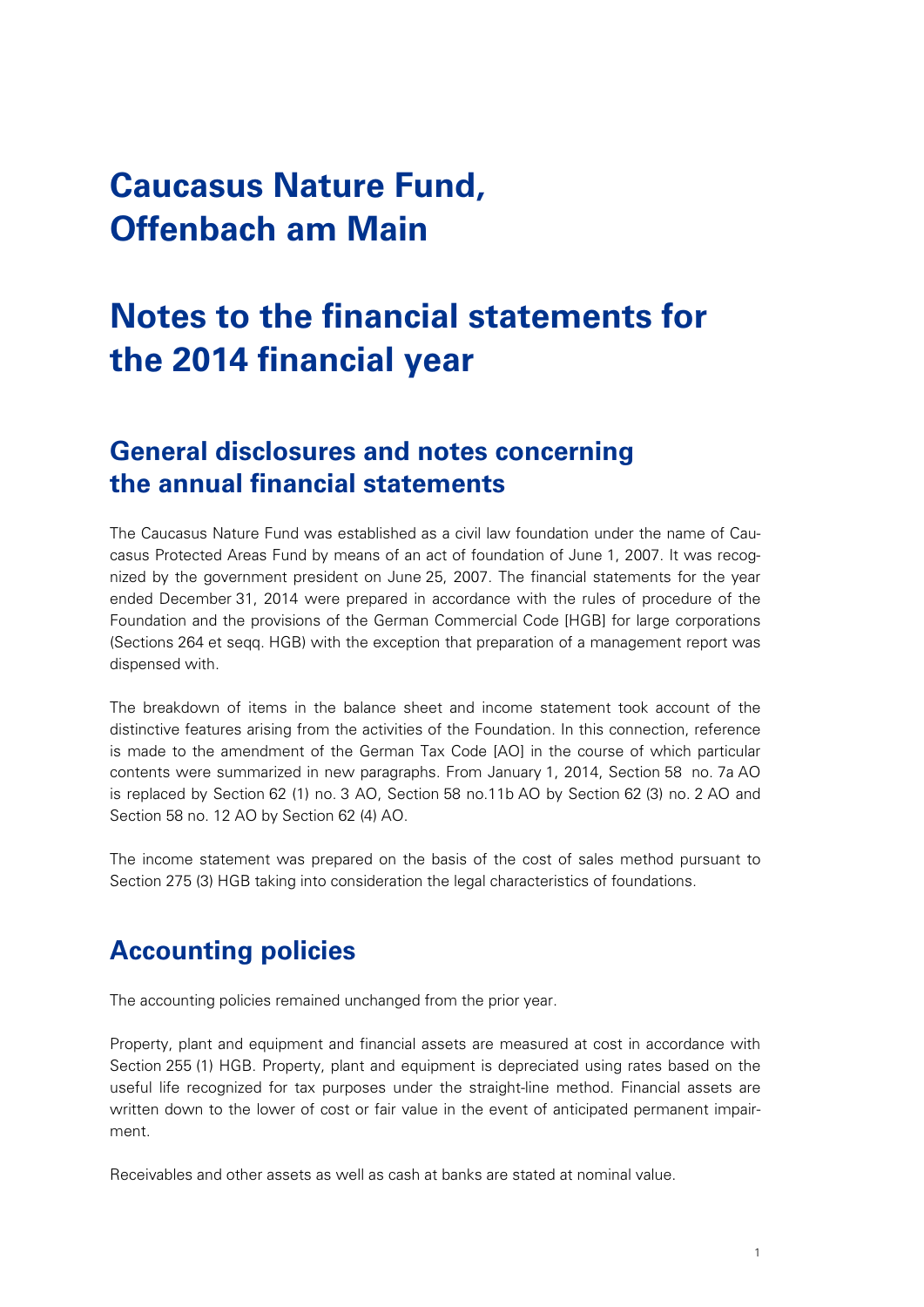Values assigned to other provisions include all identifiable risks and contingent liabilities. They are recognized at the settlement amount required according to prudent commercial judgment.

Liabilities are recognized at settlement amount.

Transactions in foreign currencies are generally recorded at the exchange rate on the date of the transaction. Foreign currency receivables and liabilities are measured at the exchange rate applicable on the date of the transaction. Foreign currency items are generally translated at the rates applicable on the balance sheet date in accordance with the provisions of Section 256a HGB.

Valuation units are created for liabilities and pending transactions for some foreign currency balances in accordance with Section 254 HGB. As part of a valuation unit combining foreign currency balances with liabilities, compensatory valuation (micro hedge) for the effects of changes in foreign exchange rates is made as the valuation of two balance sheet items would move in opposing directions due to changes in exchange rates. Foreign currency credit balances and liabilities translating to EUR 389,165.92 were included in this type of valuation unit in the financial year. As part of a valuation unit combining foreign currency credit balances with pending transactions, compensatory valuation (micro hedge) for the effects of changes in foreign exchange rates is made as contractual payment obligations exist for the foreign currency credit balances held. Foreign currency credit balances and liabilities translating to EUR 804,456.11 were included in this type of valuation unit in the financial year. Had these been measured in euro at the rate applicable at the balance sheet date, the value of the foreign currency holdings would have risen by EUR 21,787.88. The corresponding liabilities would have risen by the same amount.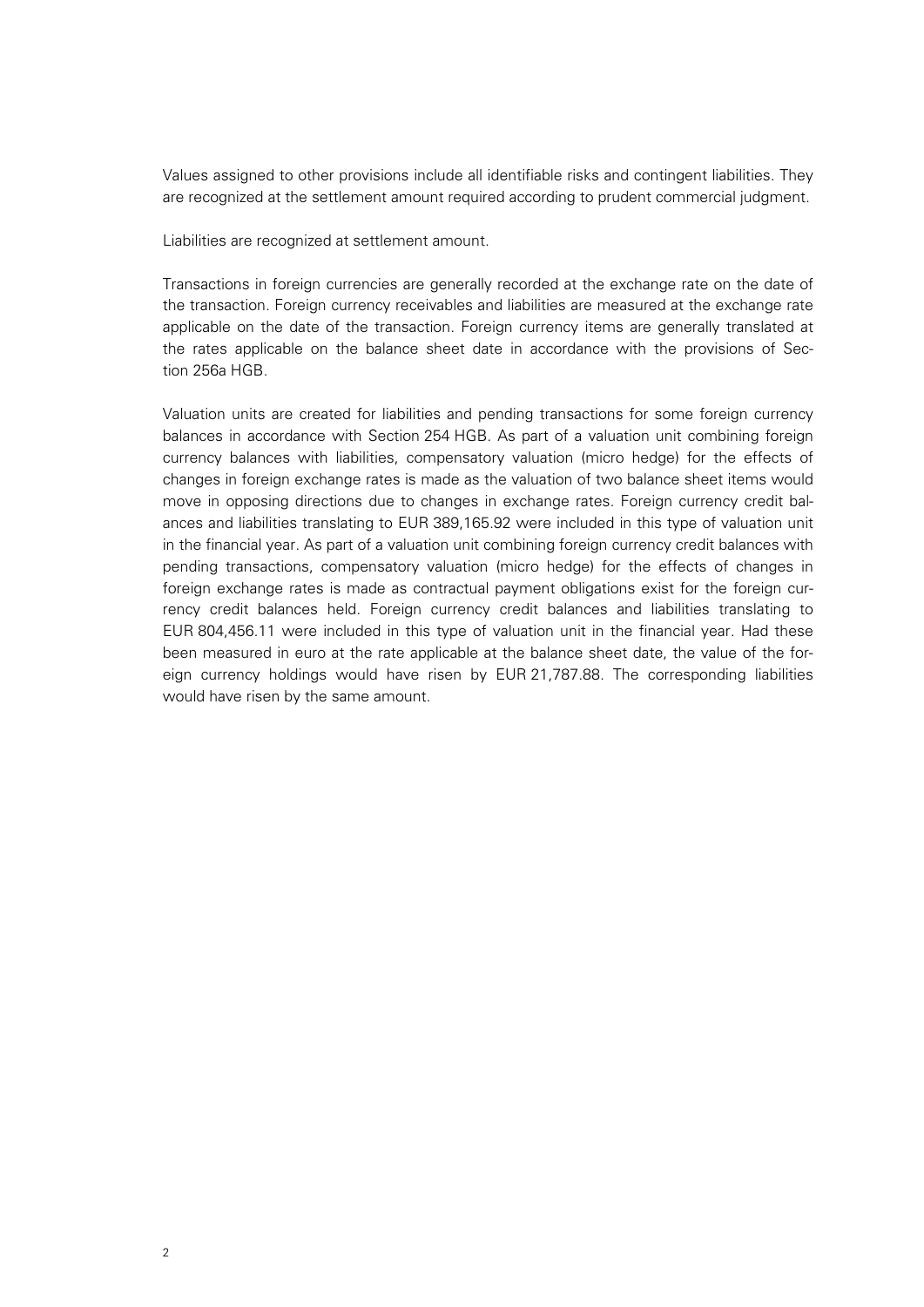### Explanatory notes to the balance sheet

The classification and movements in fixed assets are presented in the statement of movements in fixed assets as part of the balance sheet.

Financial assets include a securities portfolio with a book value of EUR 19,243,861.44 as of the end of the financial year. The following securities in the portfolio were recognized at amounts exceeding their fair value:

|                                     | <b>Nominal</b><br>value/shares | <b>Book value</b> | <b>Fair value</b> |
|-------------------------------------|--------------------------------|-------------------|-------------------|
|                                     | <b>EUR</b>                     | <b>EUR</b>        | <b>EUR</b>        |
| <b>Bonds</b>                        |                                |                   |                   |
| Gazprom. CAP.S.A.LO.PA.             | 420,000.00                     | 463,008.00        | 386,400.00        |
| Dt. Bank Cap.Fd.Tr.Xi               | 330,000.00                     | 366,300.00        | 335,280.00        |
| Pro Secure Fund                     | 300,000.00                     | 312,600.00        | 310,881.00        |
| Coöp. Cent. Raif. Boerenlbk.        | 269,292.46                     | 273,851.58        | 252,821.25        |
| Gerresheimer AG                     | 405,000.00                     | 460,282.50        | 453,600.00        |
| Unicredit S.P.A.MTN.                | 440,000.00                     | 458,739.60        | 447,964.00        |
| Linde AG                            | 197,142.54                     | 205,442.24        | 204,123.20        |
| $K+SAG$                             | 240,000.00                     | 275,572.80        | 271,224.00        |
| Carlsberg Breweries                 | 125,000.00                     | 127,175.00        | 126,862.50        |
| Kommunalbanken                      | 266,244.23                     | 275,139.43        | 222,207.48        |
| Skandi. Enski. Banken               | 250,000.00                     | 277,333.18        | 254,185.00        |
| Dt. Postbank                        | 400,000.00                     | 310,293.07        | 269,600.00        |
| GAZ Cap.S.A.NT                      | 150,000.00                     | 154,756.41        | 145,350.00        |
| Norwegen Anl.                       | 239,105.74                     | 244,415.46        | 224,021.23        |
| HSBC CAP.                           | 280,000.00                     | 291,623.46        | 287,828.80        |
| GAZ Cap. S.A.MTN.                   | 100,000.00                     | 100,830.24        | 91,775.00         |
| Skandi. Enski. Banken               | 100,000.00                     | 106,782.03        | 101,674.00        |
|                                     |                                | 4,704,145.00      | 4,385,797.46      |
| Investment-shares                   |                                |                   |                   |
| Heidelbergcement AG                 | 2,300 shares                   | 142,223.86        | 134,895.00        |
| <b>Total S.A.Actions AU Porteur</b> | 3,700 shares                   | 167,403.67        | 158,175.00        |
| Telenor ASA Navne-Aksjer NK 6       | 7,080 shares                   | 117,997.78        | 116,303.16        |
| ISHARES PLC-MSCI WO.                | 33,000 shares                  | 995,982.61        | 990,660.00        |
|                                     |                                | 1,423,607.92      | 1,400,033.16      |
|                                     |                                | 6,127,752.92      | 5,785,830.62      |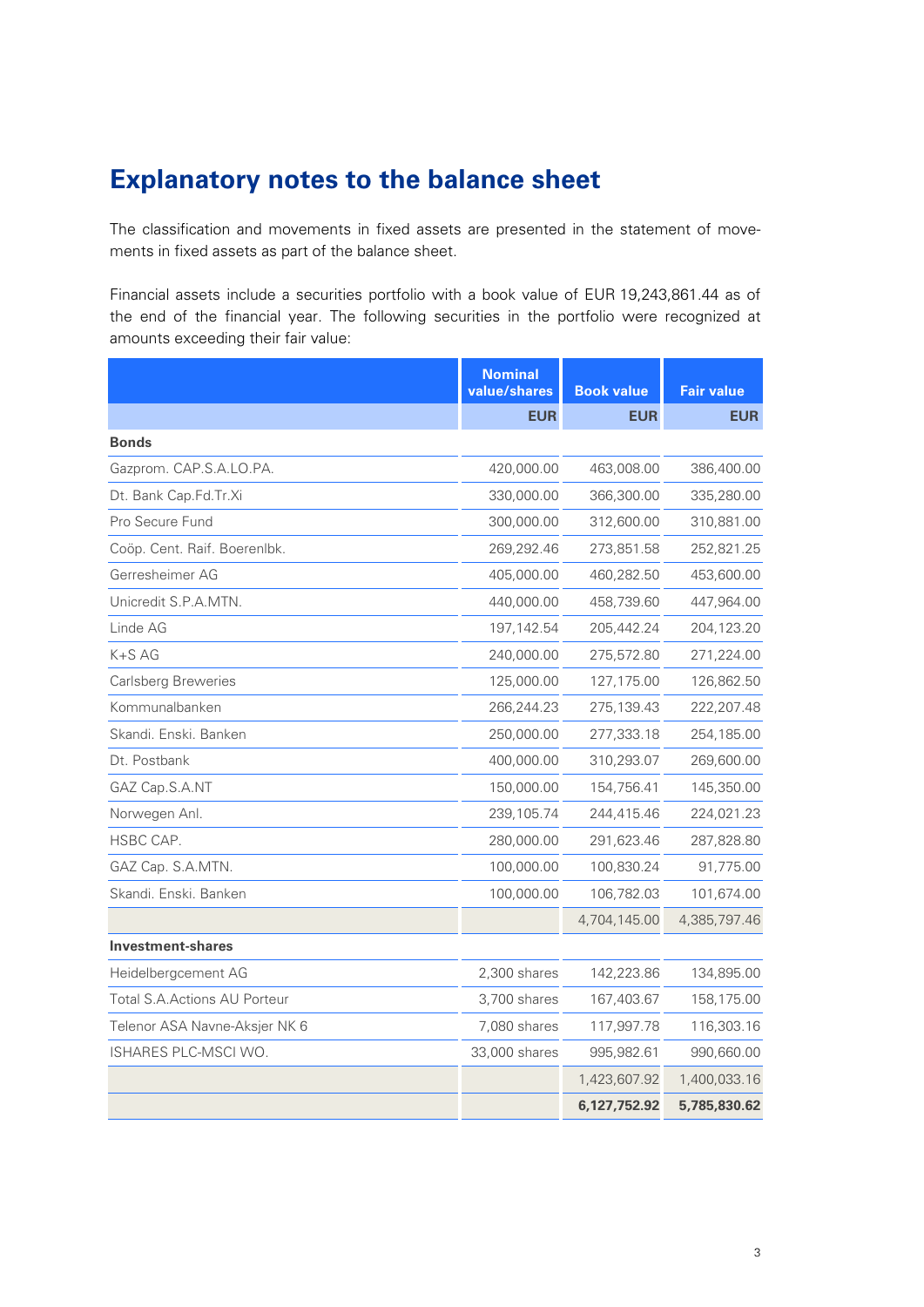As of December 31, 2014 none of these financial instruments had been written down to lower market values as they were not expected to be permanently impaired. This assumption was based on the fact that the fluctuations in market value that had occurred in the past were short term and negligible.

As securities held for investment, these financial instruments are by nature held for the long term, and are regularly reviewed by the Board's investment committee.

As in the prior year, other assets are due within one year.

As at the balance sheet date, the Company reported credit balances with banks in foreign currencies consisting of AMD 48,957,866.36 (Armenian dram), AZN 121.24 (Azerbaijani manat), GEL 562,372.38 (Georgian lari) and USD 529,332.92.

The Foundation's previous capital remained unchanged at the full amount. The German Federal Ministry for Economic Cooperation and Development [BMZ] made a contribution of EUR 2,000,000 to the Foundation's capital via Germany's KfW development bank [KfW].

In the reporting year, EUR 193,006.81 was transferred to the free reserve within the meaning of Section 62 (1) no. 3 AO. These reserves amount to EUR 895,122.85 as of December 31, 2014.-

Reserves according to Section 62 (3) no. 2 AO amount to EUR 10,914,969.15 as of December 31, 2014. This amount is composed of two components:

- a non-cash benefit in the form of shares with a value of EUR 85,638.50,
- Inthe remaining amount of EUR 10,829,330.65, which comprised two separate grants made by the BMZ via KfW originally totaling EUR 12,000,000.00 (EUR 5,000,000.00 granted in December 2010 and EUR 7,000,000.00 granted in December 2012). According to the agreement with KfW, the grant must be used to fulfil the purpose of the Foundation by the year 2030 at the latest (the total grant is subsequently referred to as the '2030 Sinking Fund').

According to the agreement with KfW on the '2030 Sinking Fund', the original grant of EUR 12,000,000.00 must be divided into the following three segregated grant categories: (i) EUR 9,500,000.00 scheduled to cover administrative expenses and similar costs for the protected areas in the Caucasus; (ii) EUR 500,000.00 to be used for international advisors for technical assistance and services connected with the management of the protected areas; (iii) EUR 2,000,000.00 scheduled for administrative expenses in connection with the Foundation's own activities in the Caucasus.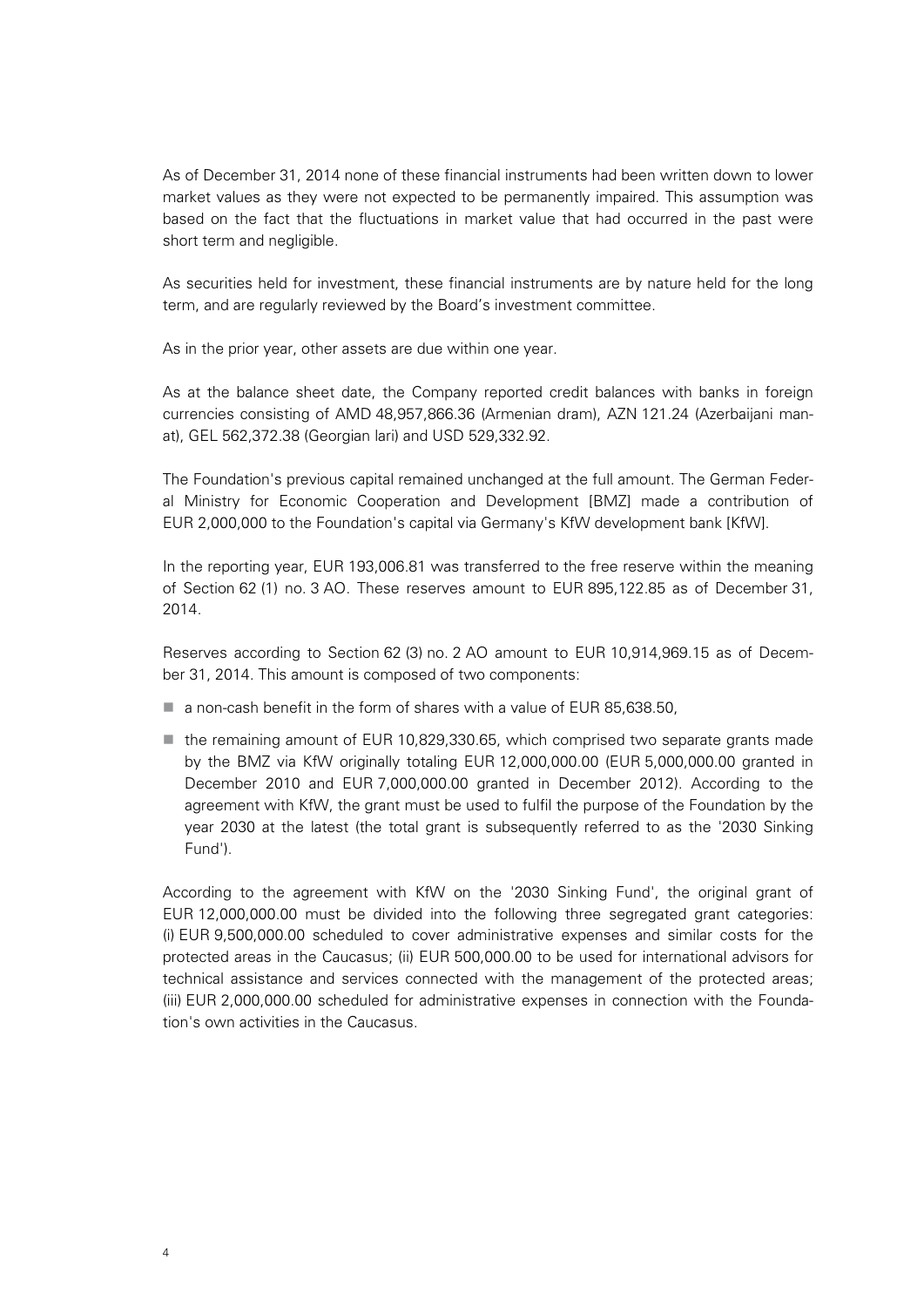The following table shows changes in the '2030 Sinking Fund' broken down by the three categories of grant described above:

| <b>Grant category</b>                                                                                                     | <b>Balance at</b><br><b>Jan. 1,</b><br>2011 | Dec. 31,<br>2011 | <b>Balance at Balance at Balance at</b><br>Dec. 31,<br>2012 | Dec. 31,<br>2013 | <b>Appropri-</b><br>ation in<br>2014 | <b>Balance at</b><br>Dec. 31,<br>2014 |
|---------------------------------------------------------------------------------------------------------------------------|---------------------------------------------|------------------|-------------------------------------------------------------|------------------|--------------------------------------|---------------------------------------|
|                                                                                                                           | <b>EUR</b>                                  | <b>EUR</b>       | <b>EUR</b>                                                  | <b>EUR</b>       | <b>EUR</b>                           | <b>EUR</b>                            |
| EUR 9.5 million.<br>(first installment of<br>EUR 5 million)<br>for administrative and similar<br>costs of protected areas | 5,000,000                                   | 5,000,000        | 9,403,266                                                   | 9,149,269        | 561,444                              | 8,587,825                             |
| <b>EUR 0.5 million for interna-</b><br>tional advisors                                                                    | N/A                                         | N/A              | 500,000                                                     | 495,463          | 14.574                               | 480,889                               |
| <b>EUR 2 million for CNF's</b><br>activities in the Caucasus                                                              | N/A                                         | N/A              | 2,000,000                                                   | 1,924,689        | 164,073                              | 1,760,616                             |
| <b>Total grant of EUR 12 million</b><br>(2030 Sinking Fund)                                                               | 5,000,000                                   |                  | 5,000,000 11,903,266 11,569,421                             |                  |                                      | 740,091 10,829,330                    |

Reserves pursuant to Section 62 (4) AO remained unchanged in the reporting year and amount to EUR 233,432.75 as of December 31, 2014.

Other provisions include outstanding invoices for accounting services, asset management services, custody fees and year-end costs.

Liabilities arising from conditionally repayable donations result from donations to which a specific, separately agreed condition or an individual contractual provision regarding their use is attached and for which the donor can claim repayment if these conditions are not fulfilled. Liabilities arising from conditionally repayable donations are composed of two donations: liabilities of EUR 210,315.24 result from the remaining amount of a donation received in 2010 of USD 825,500.00, specified for use in Georgia ('Georgia Sinking Fund'). Liabilities of EUR 178,850.68 result from the remaining amount of a donation received in 2011 of USD 815,500.00, specified for use in Armenia ('Armenia Sinking Fund'). The liabilities arising from the Georgia Sinking Fund were translated into euro and originally measured at EUR 627,184.32. Liabilities arising from the Armenia Sinking Fund were originally measured at EUR-580,261.85.-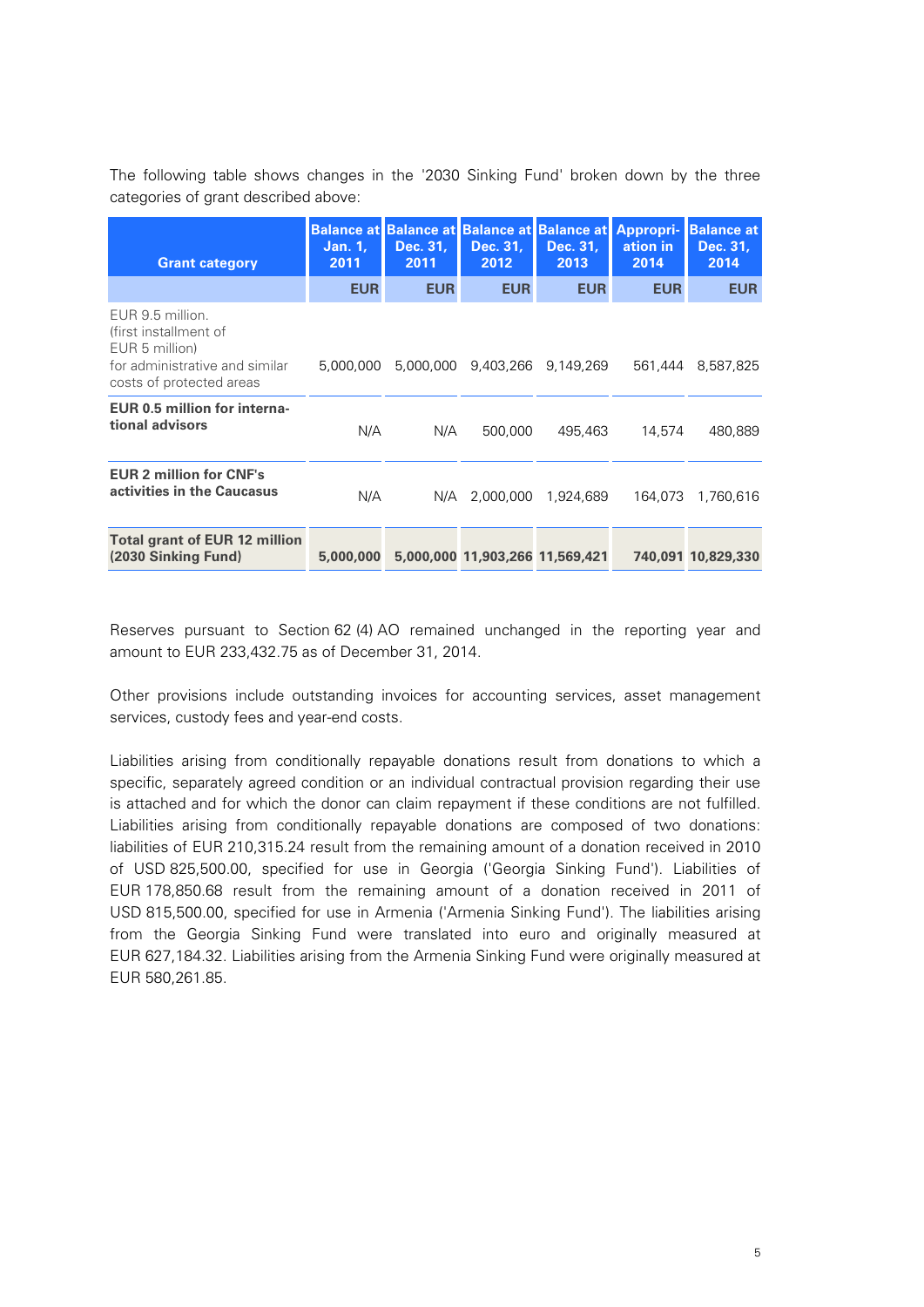Changes in liabilities arising from conditionally repayable donations are shown in the table below:

| <b>Date</b>   | description                       | amount         |
|---------------|-----------------------------------|----------------|
|               |                                   | <b>EUR</b>     |
| Dec. 21, 2010 | Amount originally received        | 627,184.32     |
|               | Grants made to protected areas    | $-25,000.00$   |
| 2011          | Interest income                   | 35,046.00      |
|               | Bank charges and similar expenses | $-956.48$      |
| Dec. 31, 2011 |                                   | 636,273.84     |
|               | Grants made to protected areas    | $-257,015.48$  |
|               | Interest income                   | 19,790.88      |
| 2012          | Bank charges and similar expenses | $-105.25$      |
|               | Asset allocation gains            | 9,758.10       |
| Dec. 31, 2012 |                                   | 408,702.09     |
|               | Grants made to protected areas    | $-150, 110.91$ |
|               | Interest income                   | 19,522.45      |
| 2013          | Bank charges and similar expenses | $-27.40$       |
|               | Exchange rate effects             | 101.13         |
| Dec. 31, 2013 |                                   | 278,187.36     |
|               | Grants made to protected areas    | $-71,644.47$   |
|               | Interest income                   | 11,811.21      |
| 2014          | Bank charges and similar expenses | $-62.20$       |
|               | Exchange rate effects             | $-7,976.66$    |
| Dec. 31, 2014 |                                   | 210,315.24     |

### Changes in Georgia Sinking Fund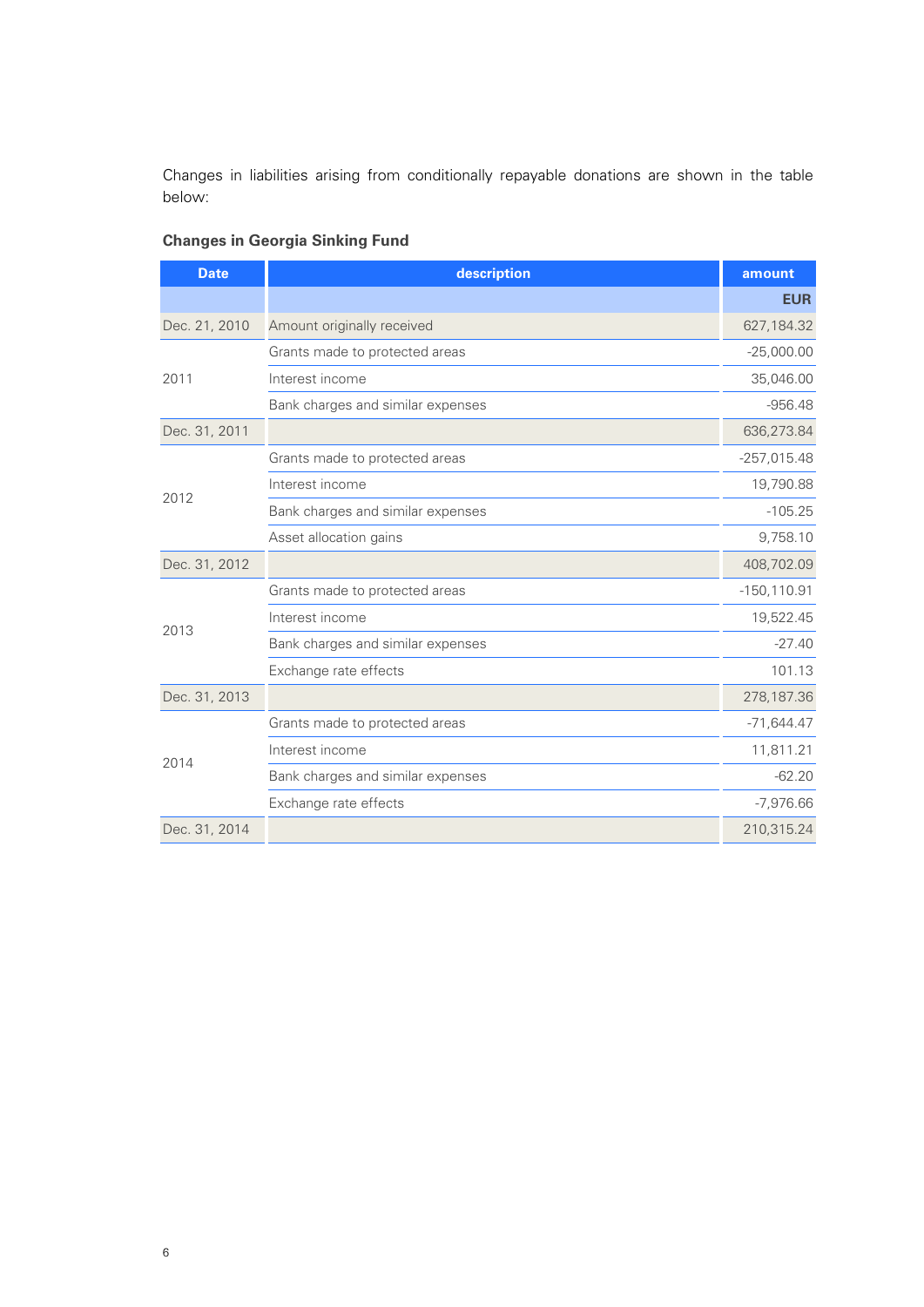### Changes in Armenia Sinking Fund

| <b>Date</b>   | description                       | amount        |
|---------------|-----------------------------------|---------------|
|               |                                   | <b>EUR</b>    |
| Mar. 29, 2011 | Amount originally received        | 580,261.85    |
|               | Grants made to protected areas    | $-112,977.64$ |
| 2011          | Interest income                   | 16,800.45     |
|               | Bank charges and similar expenses | $-76.94$      |
|               | Exchange rate effects             | 14,471.58     |
| Dec. 31, 2011 |                                   | 498,479.30    |
|               | Grants made to protected areas    | $-181,971.88$ |
|               | Interest income                   | 21,826.38     |
| 2012          | Bank charges and similar expenses | $-98.82$      |
|               | Exchange rate effects             | $-907.71$     |
|               | Asset allocation gains            | 13,374.29     |
| Dec. 31, 2012 |                                   | 350,701.56    |
|               | Grants made to protected areas    | $-129,465.13$ |
|               | Interest income                   | 15,707.62     |
| 2013          | Bank charges and similar expenses | $-23.07$      |
|               | Exchange rate effects             | $-527.12$     |
| Dec. 31, 2013 |                                   | 236,393.86    |
|               | Grants made to protected areas    | $-62,746.09$  |
|               | Interest income                   | 9,895.24      |
| 2014          | Bank charges and similar expenses | $-10.71$      |
|               | Exchange rate effects             | $-4,681.62$   |
| Dec. 31, 2014 |                                   | 178,850.68    |

Liabilities arising from conditional repayment donations of EUR 389,165.92 had a remaining term of two years. All other liabilities have a remaining term of less than one year.

Other liabilities include tax liabilities of EUR 1,746.55.

### Explanatory notes to the income statement

Dividend income is derived from investment securities.

Interest and similar income are attributable to time deposits and investment securities.

Expenses for investment resulted from charges for investment advice and custody fees.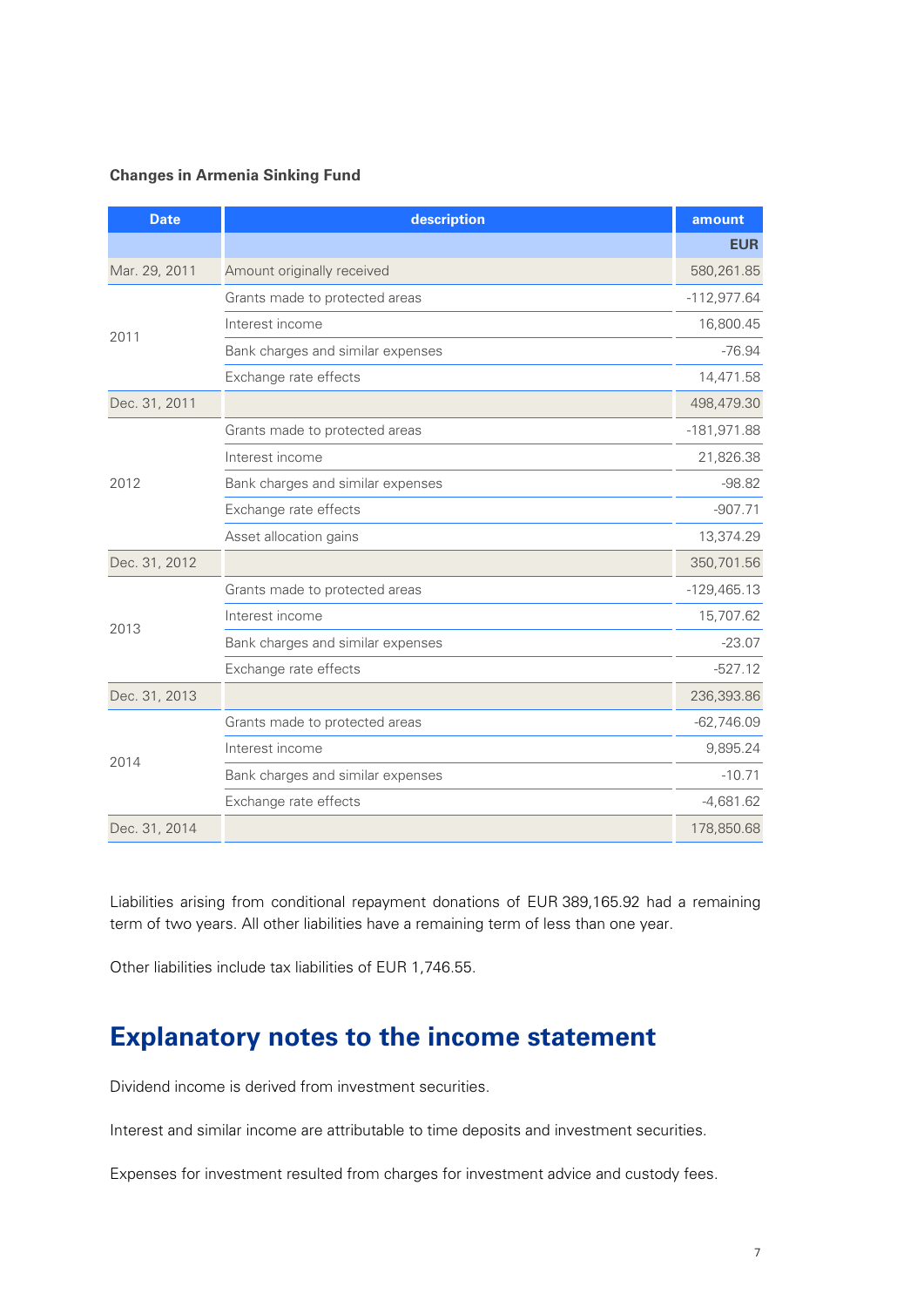Income from grants and subsidies of EUR 134,390.56 in the 2014 financial year is derived from the appropriation of conditionally repayable donations. The same amount was recognized as a corresponding expense. The remainder mainly results from subsidies and donations from: Ruane, Cunniff & Goldfarb LLC – Acacia Conservation Fund via The King Baudouin Foundation, USA and Bank of Georgia, Georgia.

Expenses for 'project grants' include costs associated with direct assistance measures in the Caucasus.

Expenses for project development and technical services include personnel expenses, travel expenses to the Caucasus in connection with assistance measures and the costs of maintaining offices in Armenia and Georgia.

Expenses for project management included personnel expenses and the costs of offices maintained in Armenia and Georgia.

Administrative expenses include other administration-related personnel expenses, auditing and external accounting costs, rent, insurance premiums, advisory costs and other operating expenses.

Fund raising and advertising expenses include personnel expenses, travel expenses, advisory costs, event costs and other expenses related to fund raising.

Other operating expenses under administrative and other expenses include other social contributions and expenses arising from currency translation.

#### Personnel expenses

|                                  | 2014       | 2013                  |
|----------------------------------|------------|-----------------------|
|                                  | <b>EUR</b> | <b>EUR</b>            |
| <b>Personnel expenses</b>        |            |                       |
| a) Wages and salaries            |            | 267,867.12 220,405.76 |
| b) Social security contributions |            | 37,015.74 31,199.16   |
|                                  |            | 304,882.86 251,604.92 |

Personnel expenses increased over the prior year as the full annual salary of one staff member employed in mid-2013 was included for the first time in the 2014 financial year.

.-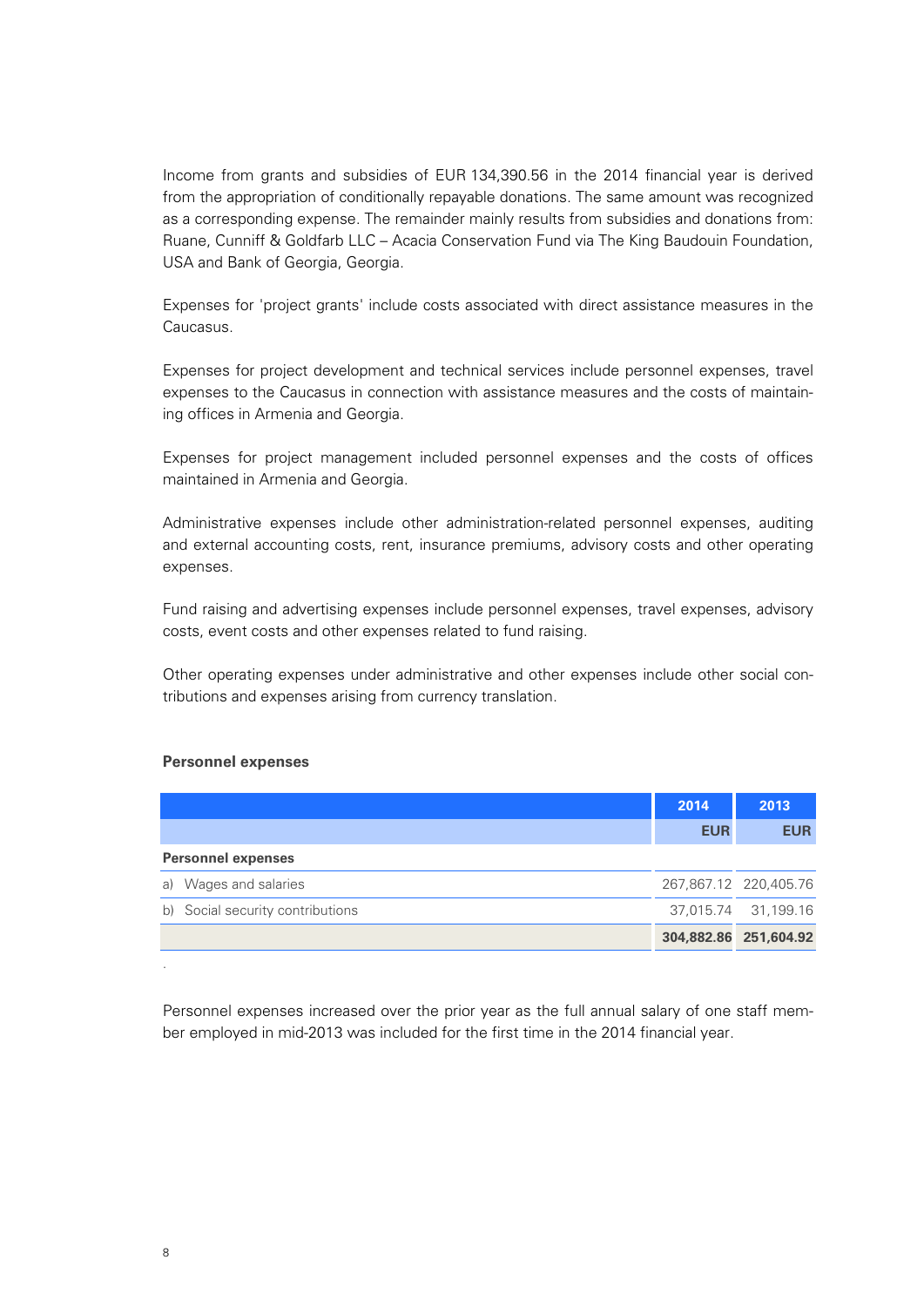### Other disclosures

#### Board of Directors:

### Chairman

■ Eva Witt

Director for Eastern Europe, Caucasus, Central Asia, KfW Development Bank, Frankfurt am Main-

### Deputy Chairman

■ Christoph Heinrich

Executive Officer, World Wide Fund for Nature Umweltstiftung Deutschland, Ruppach-Goldhausen-

### Chief Financial Officer

■ Ronald Kent Consultant, London, UK

### Other members

■ Scott Dresser Group General Counsel, Vimpelcom, London, UK

The Board of Directors conducts its work on an honorary basis.

### Managing director

**David Morrison, Executive Director, Berlin**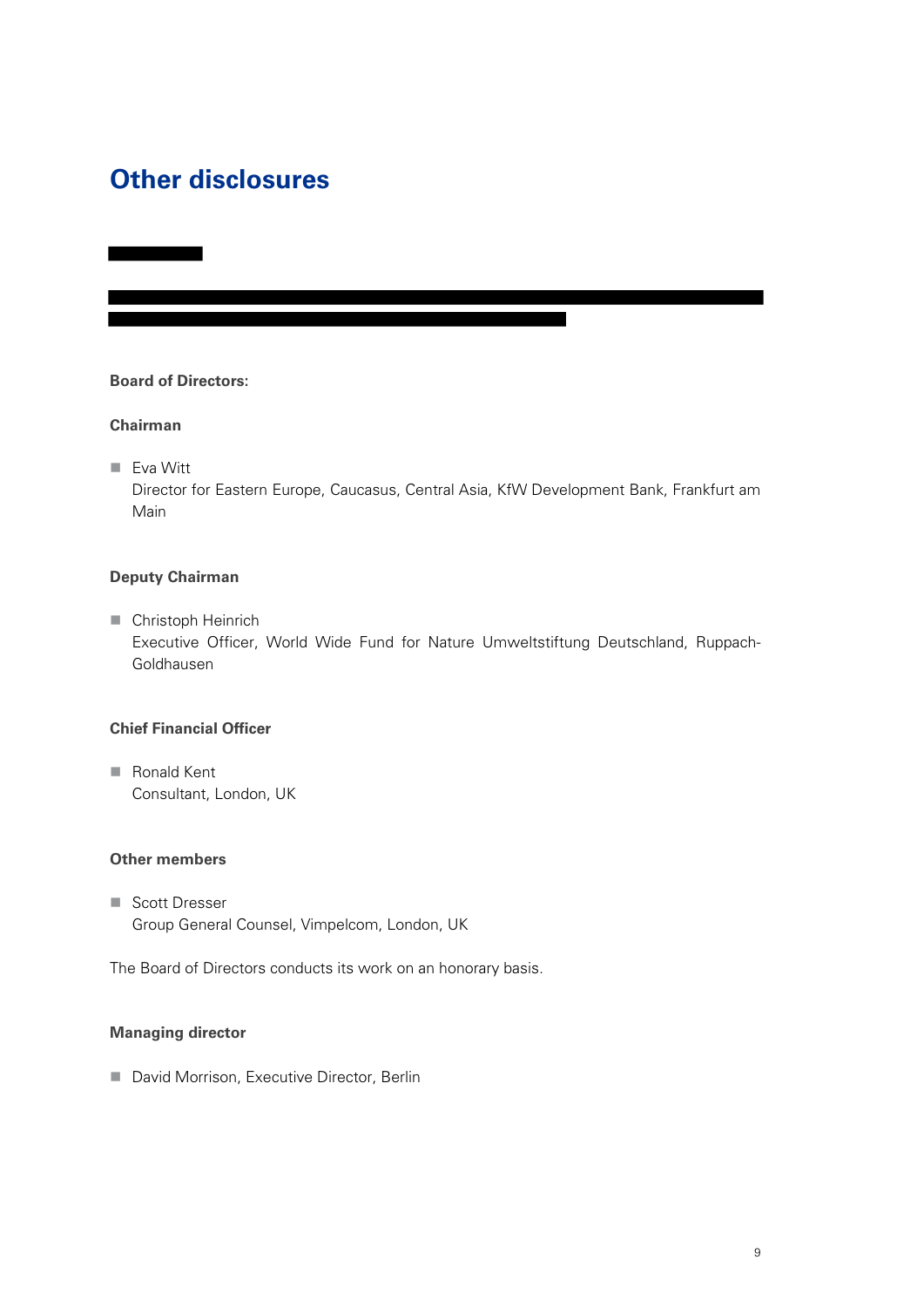### Number of employees

The Foundation employed an average of six people in 2014.

Offenbach am Main, February 23, 2015

Caucasus Nature Fund

The Management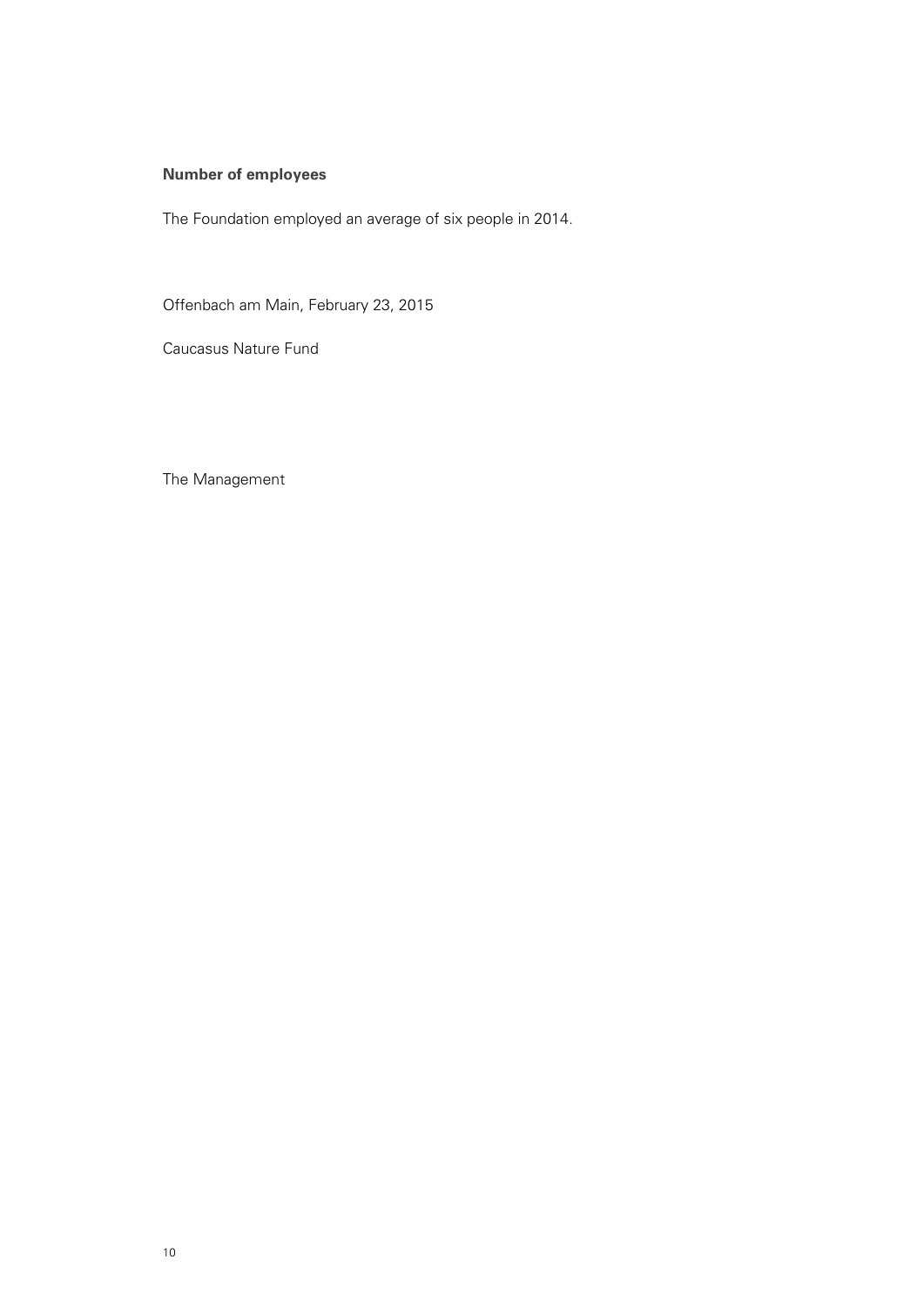This page has been kept blank for technical printing reasons.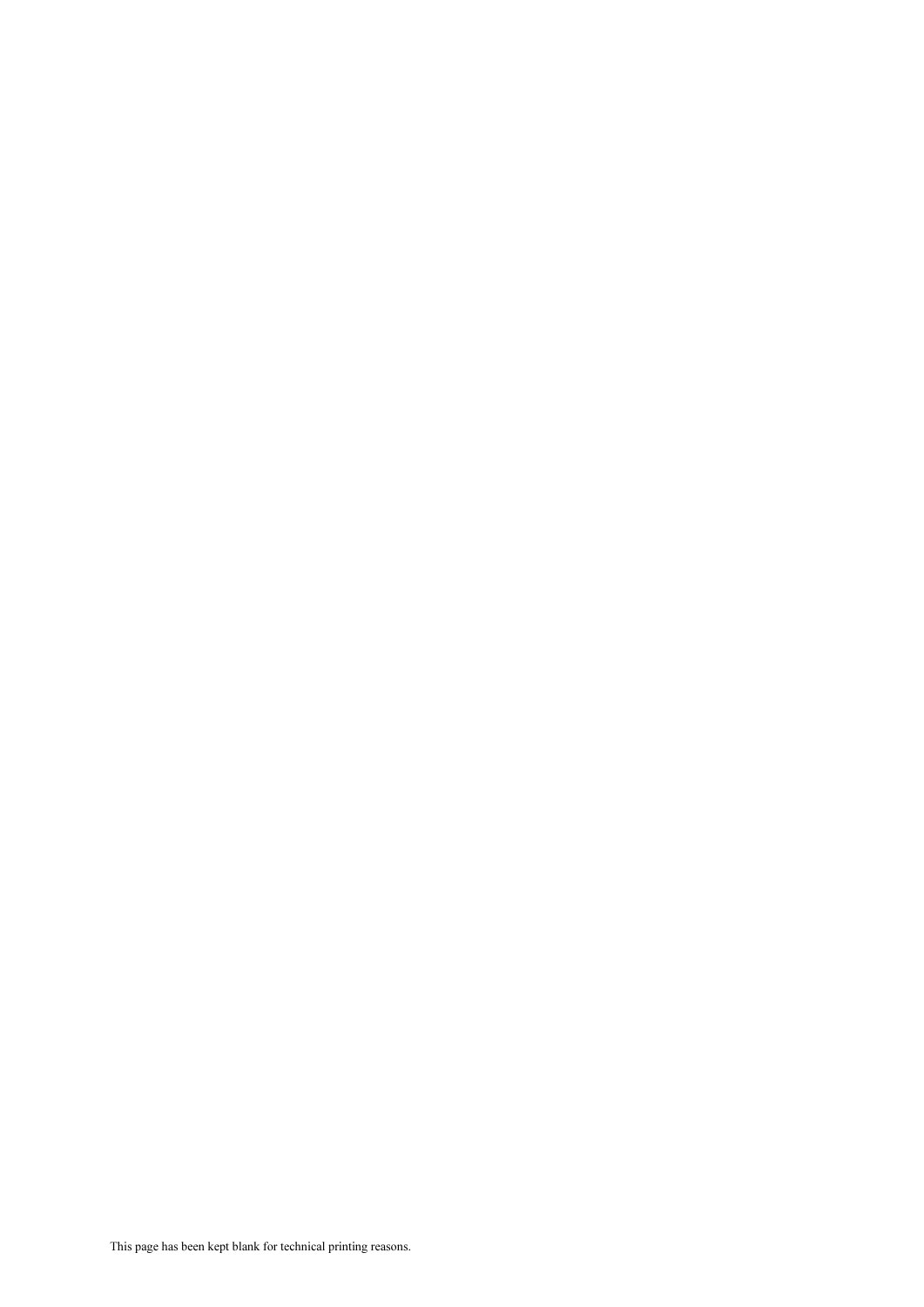## Movements in fixed assets during the 2014 financial year

|                                                                    | <b>Cost</b>   |                  |                  |               |  |
|--------------------------------------------------------------------|---------------|------------------|------------------|---------------|--|
|                                                                    | Jan. 1, 2014  | <b>Additions</b> | <b>Disposals</b> | Dec. 31, 2014 |  |
|                                                                    | <b>EUR</b>    | <b>EUR</b>       | <b>EUR</b>       | <b>EUR</b>    |  |
| I. Property, plant and equipment<br>Office machinery and equipment | 21.455.25     | 26.249.30        | 855.30           | 46.849.25     |  |
| II. Financial assets<br>Securities held as investments             | 15,407,990.38 | 8,564,391.27     | 4,728,520.21     | 19,243,861.44 |  |
|                                                                    | 15,429,445.63 | 8,590,640.57     | 4.729.375.51     | 19,290,710.69 |  |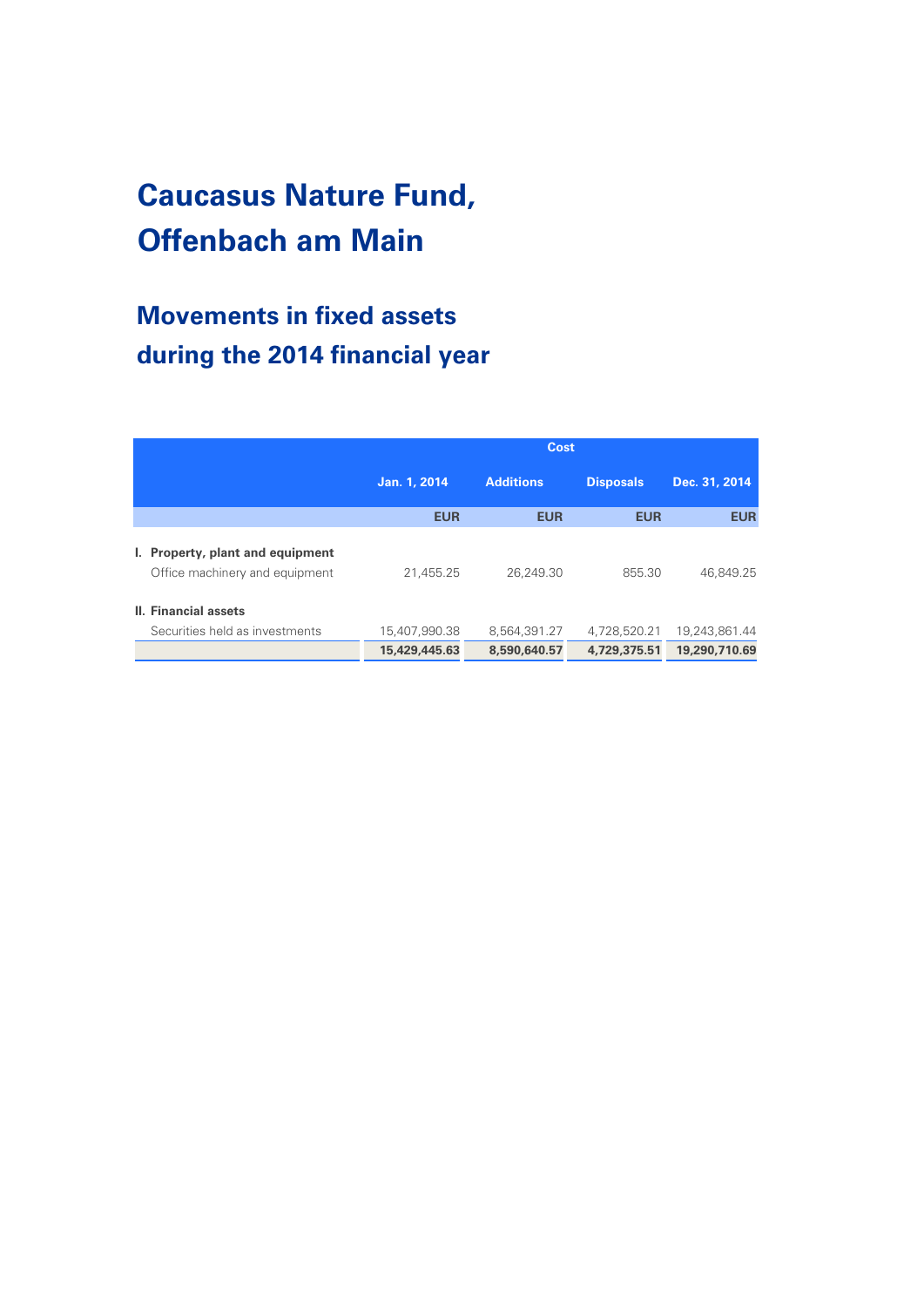|              | <b>Accumulated amortization and depreciation</b><br><b>MINULUAGUUH GHU</b> |                  | <b>Book value</b> |               |               |
|--------------|----------------------------------------------------------------------------|------------------|-------------------|---------------|---------------|
| Jan. 1, 2014 | depreciation<br>during<br>the financial year                               | <b>Disposals</b> | Dec. 31, 2014     | Dec. 31, 2014 | Dec. 31, 2013 |
| <b>EUR</b>   | <b>EUR</b>                                                                 | <b>EUR</b>       | <b>EUR</b>        | <b>EUR</b>    | <b>EUR</b>    |
| 11.754.04    | 7.418.26                                                                   | 855.30           | 18.317.00         | 28.532.25     | 9.701.21      |
| 0.00         | 0.00                                                                       | 0.00             | 0.00              | 19,243,861.44 | 15,407,990.38 |
| 11,754.04    | 7.418.26                                                                   | 855.30           | 18,317.00         | 19,272,393.69 | 15,417,691.59 |